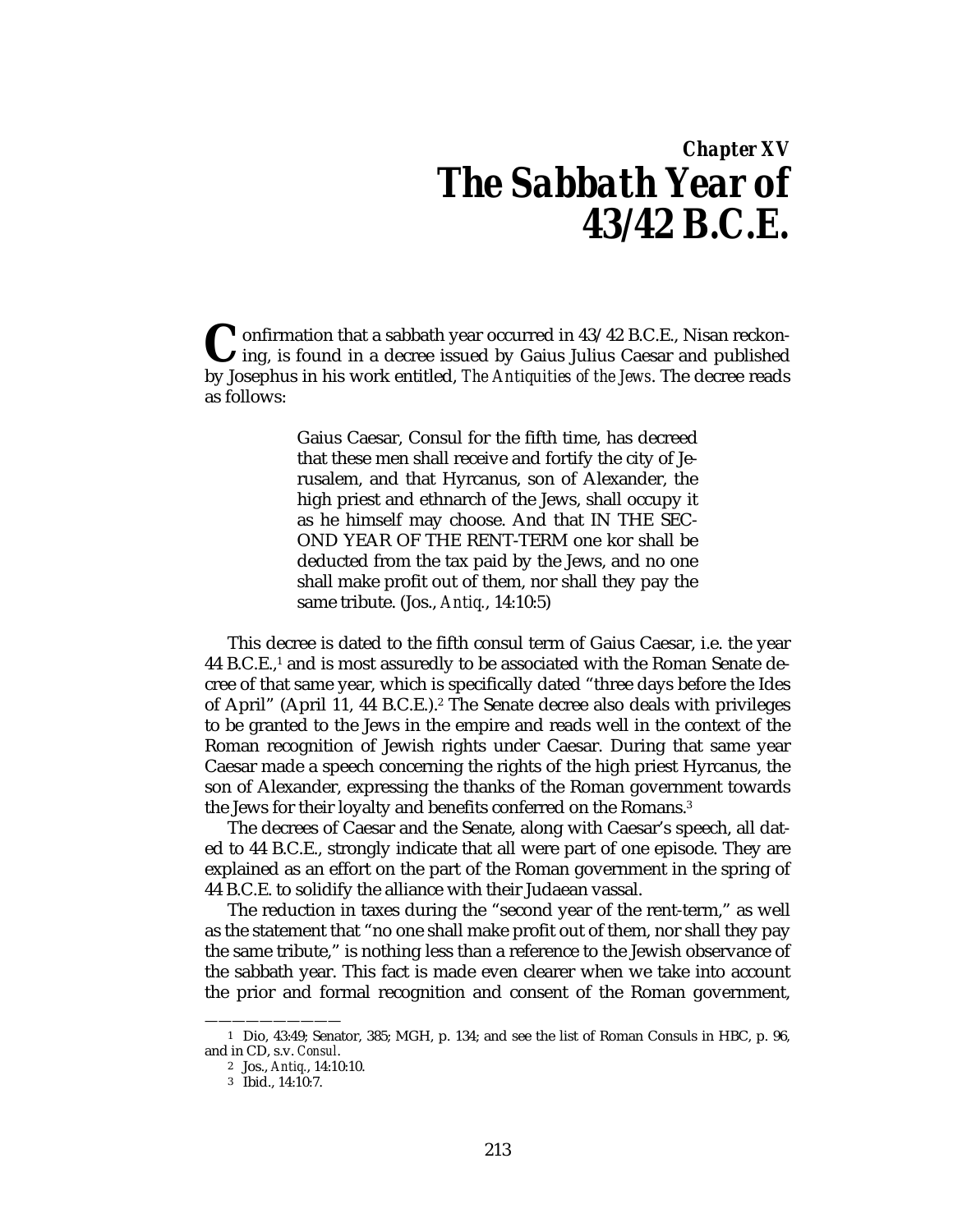allowing the Jews to observe the sabbath year. A decree from Gaius Caesar, dated to the year 47 B.C.E., for example, reveals this consent:

> Gaius Caesar, Imperator for the second time, has ruled that they (the Jews) shall pay a tax for the city of Jerusalem, Joppa excluded, every year except in the seventh year, which they call the σαββατικὸν (*sabbatikon*; sabbath) year, because in this time they neither take fruit from the trees nor do they sow. And that in the second year they shall pay the tribute at Sidon, consisting of one fourth of the produce sown, and in addition, they shall also pay tithes to Hyrcanus and his sons, just as they paid to their forefathers. . . . It is also our pleasure that the city of Joppa, which the Jews had held from ancient times when they made a treaty of friendship with the Romans, shall belong to them as at first; and for this city Hyrcanus, son of Alexander, and his sons shall pay tribute, collected from those who inhabit the territory, as a tax on the land, the harbour and exports, payable at Sidon in the amount of 20,675 modii every year EXCEPT IN THE SEVENTH YEAR, WHICH THEY CALL THE SABBATH YEAR, wherein they neither plough nor take fruit from the trees. (Jos., *Antiq.*, 14:10:6)

The "second year of the rent-term" mentioned in the decree of Caesar dated to his fifth consul term clearly spells out that during this period there would be a reduction in the tax paid by the Jews and that "no one should make a profit of them, nor shall they pay the same tribute."<sup>4</sup>

Taken in context with Roman recognition of the Jewish observance of the sabbath year, this decree serves as an important piece of evidence for the sabbath year cycle. The first year of the rent-term has to be the year of the decree: the year the rights and privileges were formally granted, in the year Caesar served as Consul for the fifth time. The sabbath year, therefore, fell in the following year.

The evidence from the speech of Caesar and the Senate decree strongly indicates that these above arrangements were agreed upon in April of 44 B.C.E. As a result, the year 44/43 B.C.E. (Nisan reckoning) would be the first year of the rent-term, while 43/42 B.C.E. (Nisan reckoning) would represent the second year, the sabbath year. Adding more force to this evidence, the year 43/ 42 B.C.E. exactly fits the cycle of sabbaths thus far demonstrated: from the fifteenth year of King Hezekiah to the 178th Seleucid year.

Ralph Marcus (system "C"), in his translation of Josephus, recognized this connection between the words of Caesar's decree and the sabbath year. He writes:

——————————

<sup>4</sup> Jos., *Antiq.*, 14:10:5.